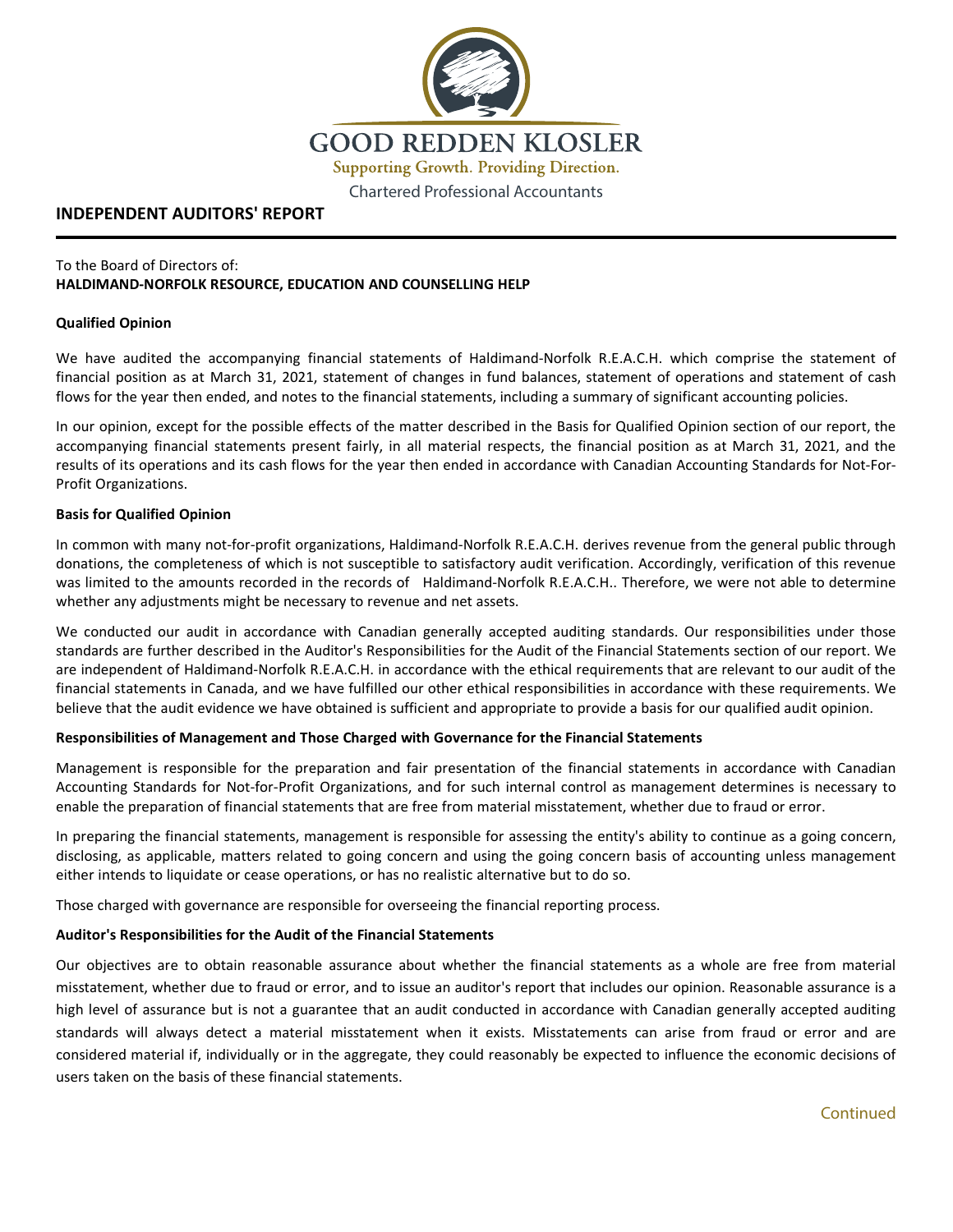As part of an audit in accordance with Canadian generally accepted auditing standards, we exercise professional judgment and maintain professional skepticism throughout the audit. We also:

- one resulting from error, as fraud may involve collusion, forgery, intentional omissions, misrepresentations, or the Identify and assess the risks of material misstatement of the financial statements, whether due to fraud or error, design and perform audit procedures responsible to those risks, and obtain audit evidence that is sufficient and appropriate to provide a basis for our opinion. The risk of not detecting a material misstatement resulting from fraud is higher than for override of internal control.
- Obtain an understanding of internal control relevant to the audit in order to design audit procedures that are appropriate in the circumstances, but not for the purpose of expressing an opinion on the effectiveness of internal control.
- Evaluate the appropriateness of accounting policies used and the reasonableness of accounting estimates and related disclosures made by management.
- · Conclude on the appropriateness of management's use of the going concern basis of accounting and, based on the audit evidence obtained, whether a material uncertainty exists related to events or conditions that may cast significant doubt on the entity's ability to continue as a going concern. If we conclude that a material uncertainty exists, we are required to draw attention in our auditor's report to the related disclosures in the financial statements or, if such disclosures are inadequate, to modify our opinion. Our conclusions are based on the audit evidence obtained up to the date of our auditor's report. However, future events or conditions may cause the entity to cease to continue as a going concern.
- Evaluate the overall presentation, structure and content of the financial statements, including the disclosures, and whether the financial statements represent the underlying transactions and events in a manner that achieves fair presentation.

We communicate with those charged with governance regarding, among other matters, the planned scope and timing of the audit and significant audit findings, including any significant deficiencies in internal control that we identify during our audit.

*Good Redden Klosler LLP*

CHARTERED PROFESSIONAL ACCOUNTANTS Licensed Public Accountants

Simcoe, Ontario June 29, 2021

Integrating Accounting, Advisory & Wealth Management Services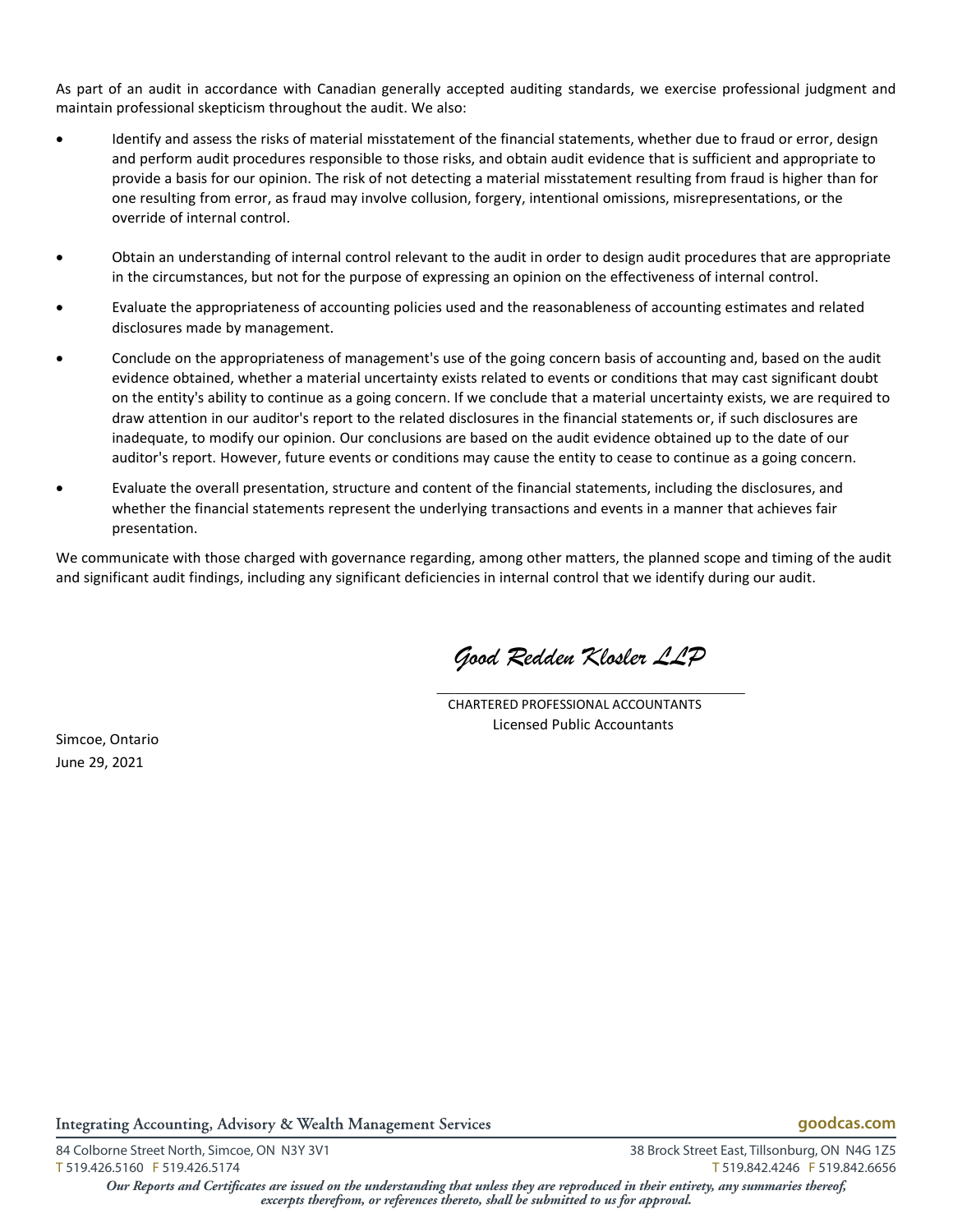# **STATEMENT OF FINANCIAL POSITION**

# **As at March 31, 2021**

**(With comparative figures for the year ended 2020)**

|                                                         |                  |                          |                          | Replacement |              |                          |
|---------------------------------------------------------|------------------|--------------------------|--------------------------|-------------|--------------|--------------------------|
|                                                         | <b>Operating</b> | Charity                  | Nevada                   | Reserve     | <b>Total</b> | <b>Total</b>             |
|                                                         | Fund             | Fund                     | Fund                     | Fund        | 2021         | 2020                     |
|                                                         | \$               | \$                       | \$                       | \$          | \$           | \$                       |
| <b>ASSETS</b>                                           |                  |                          |                          |             |              |                          |
| Cash                                                    | 2,526,375        | 228,277                  | 76,393                   |             | 2,831,045    | 904,856                  |
| Accounts receivable - note 3                            | 2,099,745        | $\sim$                   | $\overline{a}$           |             | 2,099,745    | 1,175,831                |
| Due from other R.E.A.C.H. funds                         | 16,750           | ÷                        | 668                      |             | 17,418       | 36,600                   |
| Prepaid expenses                                        | 67,998           | $\blacksquare$           | $\overline{\phantom{a}}$ |             | 67,998       | 134,116                  |
| Investments                                             |                  | ÷,                       | (670)                    | 16,093      | 15,423       | 63,855                   |
| Total current assets                                    | 4,710,868        | 228,277                  | 76,391                   | 16,093      | 5,031,629    | 2,315,258                |
| Property, Equipment and Leasehold Improvements - Note 4 | 2,012,547        | $\sim$                   | $\sim$                   |             | 2,012,547    | 1,266,349                |
| <b>Total Assets</b>                                     | 6,723,415        | 228,277                  | 76,391                   | 16,093      | 7,044,176    | 3,581,607                |
| <b>LIABILITIES AND FUND BALANCES</b>                    |                  |                          |                          |             |              |                          |
| Accounts payable and accrued liabilities                | 2,860,033        |                          |                          |             | 2,860,033    | 1,795,499                |
| Government remittances payable                          | 133,153          |                          |                          |             | 133,153      | 94,913                   |
| Due to other R.E.A.C.H. funds                           | 668              | 16,750                   |                          |             | 17,418       | 36,600                   |
| ELCC professional development fund                      | 135              |                          |                          |             | 135          | 135                      |
| Current portion of mortgages payable - note 5           | 34,960           | ÷,                       |                          |             | 34,960       | 34,556                   |
| <b>Total current liabilities</b>                        | 3,028,949        | 16,750                   |                          |             | 3,045,699    | 1,961,703                |
| Mortgages Payable - Note 5                              | 335,307          |                          |                          |             | 335,307      | 370,254                  |
| <b>Deferred Contributions - Note 7</b>                  | 1,105,307        |                          |                          |             | 1,105,307    | 115,081                  |
| Contingency - Note 13                                   | 1,154,502        |                          |                          |             | 1,154,502    | $\overline{\phantom{a}}$ |
| <b>Total Liabilities</b>                                | 5,624,065        | 16,750                   |                          |             | 5,640,815    | 2,447,038                |
| <b>Fund Balances</b>                                    |                  |                          |                          |             |              |                          |
| Unrestricted                                            | 1,099,350        | 211,527                  | 76,391                   |             | 1,387,268    | 1,081,079                |
| Externally restricted - note 8                          |                  | $\overline{\phantom{a}}$ | $\blacksquare$           | 16,093      | 16,093       | 53,490                   |
| <b>Total Liabilities and Fund Balances</b>              | 6,723,415        | 228,277                  | 76,391                   | 16,093      | 7,044,176    | 3,581,607                |

**Approved by: \_\_\_\_\_\_\_\_\_\_\_\_\_\_\_\_\_\_\_\_\_\_\_\_\_\_\_\_\_\_**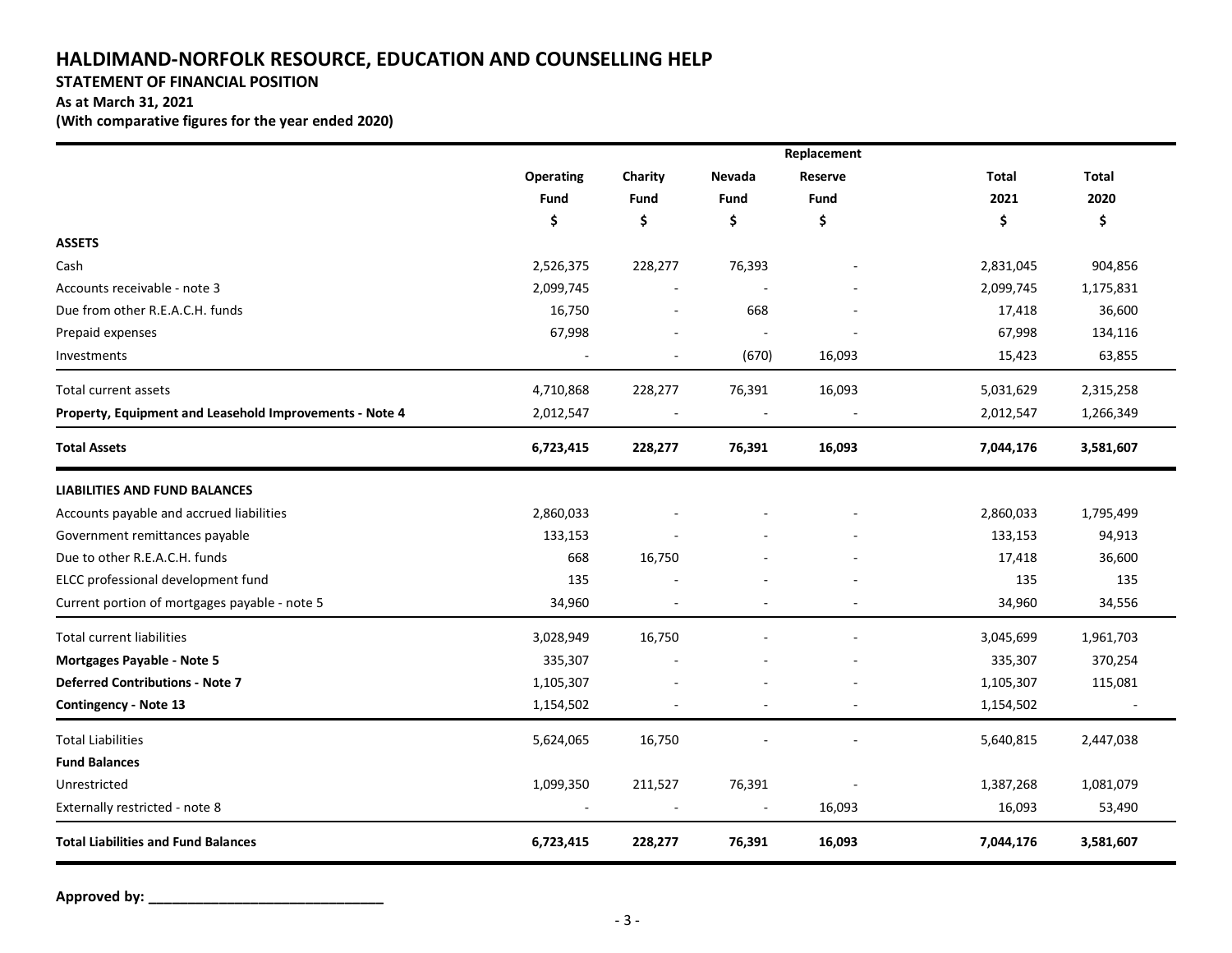**STATEMENT OF CHANGES IN FUND BALANCES**

**For the year ended March 31, 2021**

**(With comparative figures for the year ended 2020)**

|                                                  |                  |                          |        | Replacement              |           |           |
|--------------------------------------------------|------------------|--------------------------|--------|--------------------------|-----------|-----------|
|                                                  | <b>Operating</b> | Charity                  | Nevada | Reserve                  |           |           |
|                                                  | <b>Fund</b>      | Fund                     | Fund   | Fund                     | 2021      | 2020      |
|                                                  |                  | ১                        | \$     | \$                       |           |           |
| <b>Fund Balance, Beginning of Year</b>           | 801,937          | 205,490                  | 73,652 | 53,490                   | 1,134,569 | 1,111,605 |
| Excess of Revenue over Expenditures for the Year | 268,792          | $\overline{\phantom{0}}$ | $\sim$ | $\overline{\phantom{a}}$ | 268,792   | 22,964    |
| <b>Interfund Transfers</b>                       | 28,621           | 6,037                    | 2,739  | (37, 397)                |           |           |
| <b>Fund Balance, End of Year</b>                 | 1,099,350        | 211,527                  | 76,391 | 16,093                   | 1,403,361 | 1,134,569 |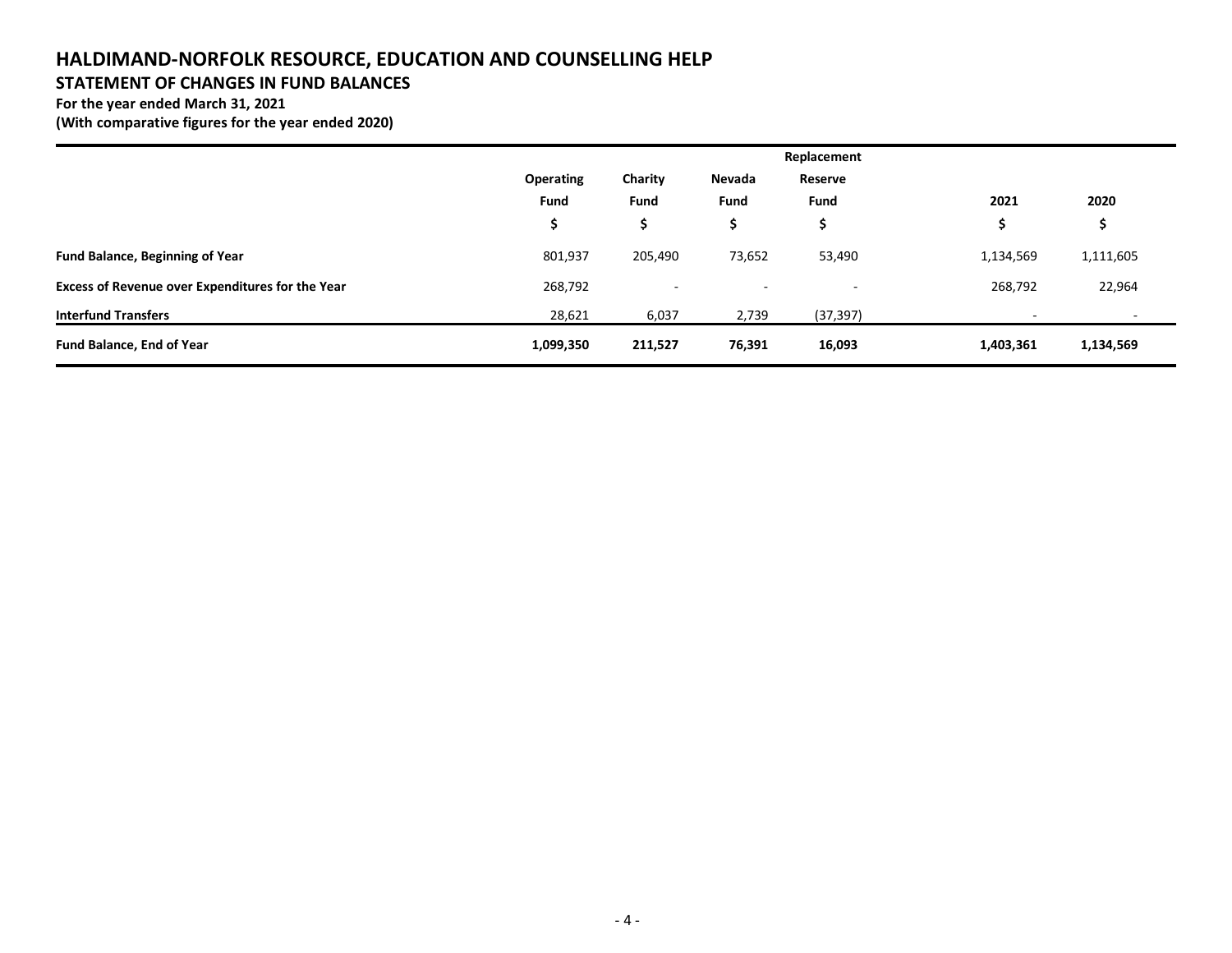# **STATEMENT OF OPERATIONS**

**For the year ended March 31, 2021**

**(With comparative figures for the year ended 2020)**

|                                                               |                  |         |               | Replacement              |            |            |
|---------------------------------------------------------------|------------------|---------|---------------|--------------------------|------------|------------|
|                                                               | <b>Operating</b> | Charity | <b>Nevada</b> | <b>Reserve</b>           |            |            |
|                                                               | Fund             | Fund    | Fund          | Fund                     | 2021       | 2020       |
|                                                               | \$               | \$      | \$            | \$                       | \$         | \$         |
| <b>REVENUE</b>                                                |                  |         |               |                          |            |            |
| Ministry funding                                              | 10,204,220       |         |               | 2,125                    | 10,206,345 | 9,069,482  |
| County funding                                                | 1,736,683        |         |               |                          | 1,736,683  | 2,010,870  |
| Hamilton Health Sciences Corp. funding                        | 819,987          |         |               |                          | 819,987    | 901,990    |
| Other major funders                                           | 57,145           |         |               |                          | 57,145     | 297,480    |
| User fees                                                     | 1,034,889        |         |               |                          | 1,034,889  | 1,341,836  |
| Canadian Emergency Wage Subsidy                               | 1,275,112        |         |               |                          | 1,275,112  |            |
| Interest                                                      |                  |         |               |                          | ÷.         | 3,747      |
| Donations and fundraising                                     |                  |         |               |                          | ÷.         | 87,257     |
| Other                                                         | 210,167          |         |               |                          | 210,167    | 341,991    |
|                                                               |                  |         |               |                          |            |            |
| Total revenue                                                 | 15,338,203       |         |               | 2,125                    | 15,340,328 | 14,054,653 |
| <b>EXPENDITURES</b>                                           |                  |         |               |                          |            |            |
| Salaries and wages                                            | 6,220,997        |         |               |                          | 6,220,997  | 6,666,858  |
| <b>Benefits</b>                                               | 1,398,100        |         |               |                          | 1,398,100  | 1,371,784  |
| Travel                                                        | 26,915           |         |               |                          | 26,915     | 130,648    |
| Professional development                                      | 43,605           |         |               |                          | 43,605     | 70,349     |
| Occupancy                                                     | 546,495          |         |               |                          | 546,495    | 604,448    |
| Professional fees                                             | 172,496          |         |               |                          | 172,496    | 121,657    |
| Program supplies and start-up costs                           | 136,139          |         |               |                          | 136,139    | 156,999    |
| Purchased services - client                                   | 417,175          |         |               |                          | 417,175    | 571,320    |
| Food                                                          | 29,335           |         |               |                          | 29,335     | 55,788     |
| Community initiatives                                         | 3,091,262        |         |               |                          | 3,091,262  | 2,491,562  |
| Advertising and promotion                                     | 57,242           |         |               |                          | 57,242     | 18,033     |
| Telephone and internet                                        | 92,284           |         |               |                          | 92,284     | 92,605     |
| Office administration                                         | 236,031          |         |               |                          | 236,031    | 200,263    |
| Dues, fees and licences                                       | 41,337           |         |               |                          | 41,337     | 19,484     |
| Insurance                                                     | 70,090           |         |               |                          | 70,090     | 63,564     |
| Capital asset expensed                                        | 37,014           |         |               |                          | 37,014     | 27,241     |
| Board expense and general meeting expense                     | 4,469            |         |               |                          | 4,469      | 23,942     |
| Amortization                                                  | 183,697          |         |               |                          | 183,697    | 193,786    |
| Caregiver, provider and facilitator fees                      | 122,416          |         |               |                          | 122,416    | 139,038    |
| Respite contracts                                             | 915,315          |         |               |                          | 915,315    | 823,337    |
| Mortgage and loan interest                                    | 13,741           |         |               |                          | 13,741     | 7,487      |
| Funds repaid to funders                                       |                  |         |               |                          |            | 3,523      |
| Accounts receivable write off's                               | 26,991           |         |               |                          | 26,991     | 7,288      |
| Capital reserve allowance                                     |                  |         |               | 2,125                    | 2,125      | 2,125      |
| Other                                                         | 31,763           |         |               |                          | 31,763     | 168,560    |
| Contingency - note 13                                         | 1,154,502        |         |               | ÷,                       | 1,154,502  | $\sim$     |
| <b>Total expenditures</b>                                     | 15,069,411       |         |               | 2,125                    | 15,071,536 | 14,031,689 |
|                                                               |                  |         |               |                          |            |            |
| Excess (Deficiency) of Revenue over Expenditures for the Year | 268,792          | $\sim$  |               | $\overline{\phantom{a}}$ | 268,792    | 22,964     |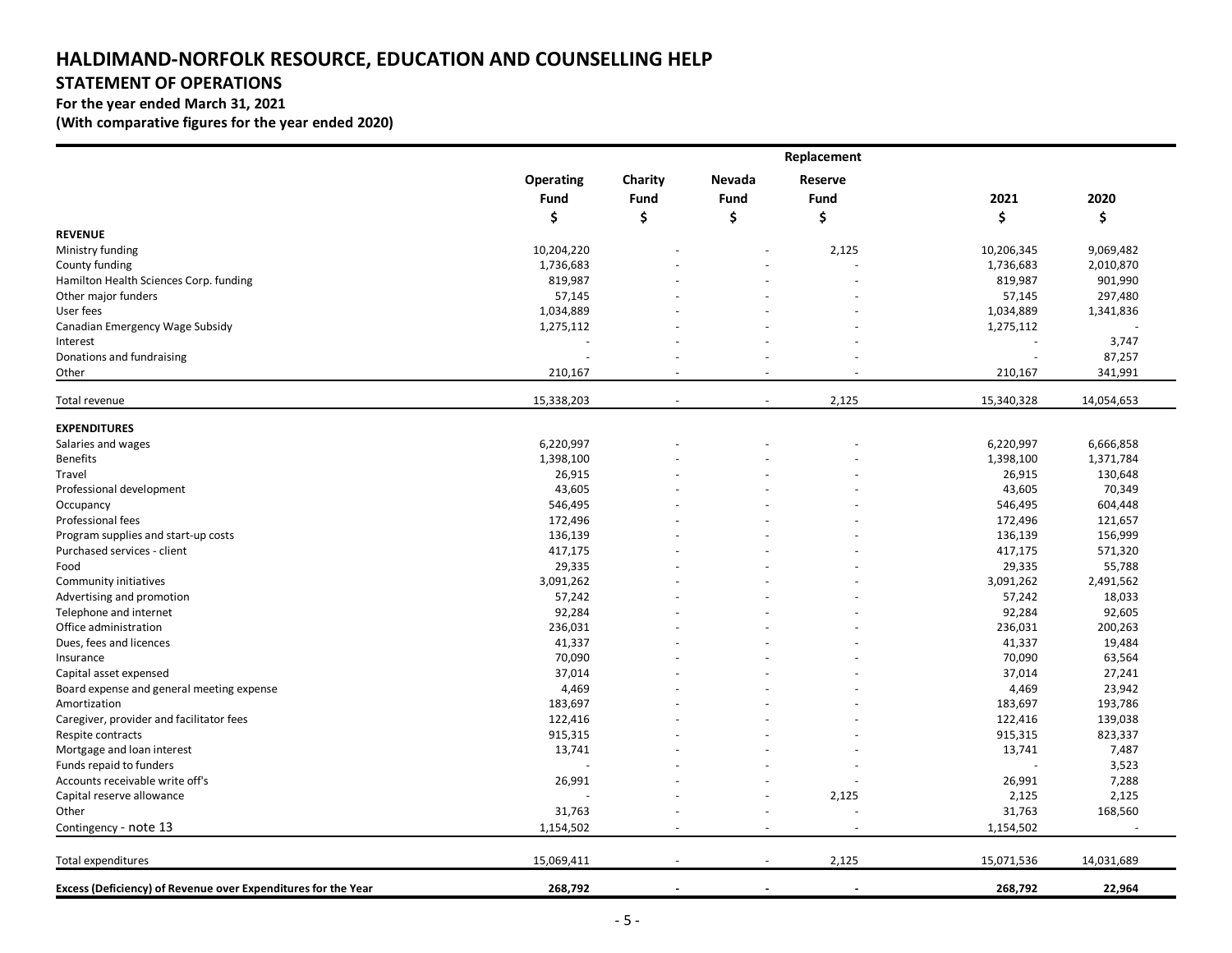# **STATEMENT OF CASH FLOWS**

**For the year ended March 31, 2021**

**(With comparative figures for the year ended 2020)**

|                                                                  | 2021       | 2020       |
|------------------------------------------------------------------|------------|------------|
|                                                                  | \$         | \$         |
| <b>Cash from Operating Activities</b>                            |            |            |
| Excess (deficiency) of revenues over expenditures                | 268,792    | 22,964     |
| Amortization of property, equipment and leasehold improvements   | 198,243    | 208,061    |
|                                                                  | 467,035    | 231,025    |
| Change in non-cash working capital accounts                      |            |            |
| Decrease (increase) in accounts receivable                       | (923, 914) | (472, 849) |
| Decrease (increase) in investments                               | 48,432     | 28,620     |
| Decrease (increase) in prepaid expenses                          | 66,118     | 85,977     |
| Increase (decrease) in accounts payable and accrued liabilities  | 1,064,534  | 357,999    |
| Increase (decrease) in government remittances payable            | 38,240     | (2, 102)   |
| Increase (decrease) in contingency                               | 1,154,502  |            |
| Net cash generated through (applied to) operating activities     | 1,914,947  | 228,670    |
| <b>Financing and Investing Activities</b>                        |            |            |
| Increase (decrease) in mortgages payable                         | (34, 543)  | 248,616    |
| Net (purchase of) property, equipment and leasehold improvements | (944, 441) | (515,073)  |
| Increase (decrease) in deferred contributions                    | 990,226    | (9,923)    |
| Net cash used in financing and investing activities              | 11,242     | (276, 380) |
| Increase (Decrease) in Cash During the Year                      | 1,926,189  | (47, 710)  |
| <b>Cash, Beginning of Year</b>                                   | 904,856    | 952,566    |
| Cash, End of Year                                                | 2,831,045  | 904,856    |

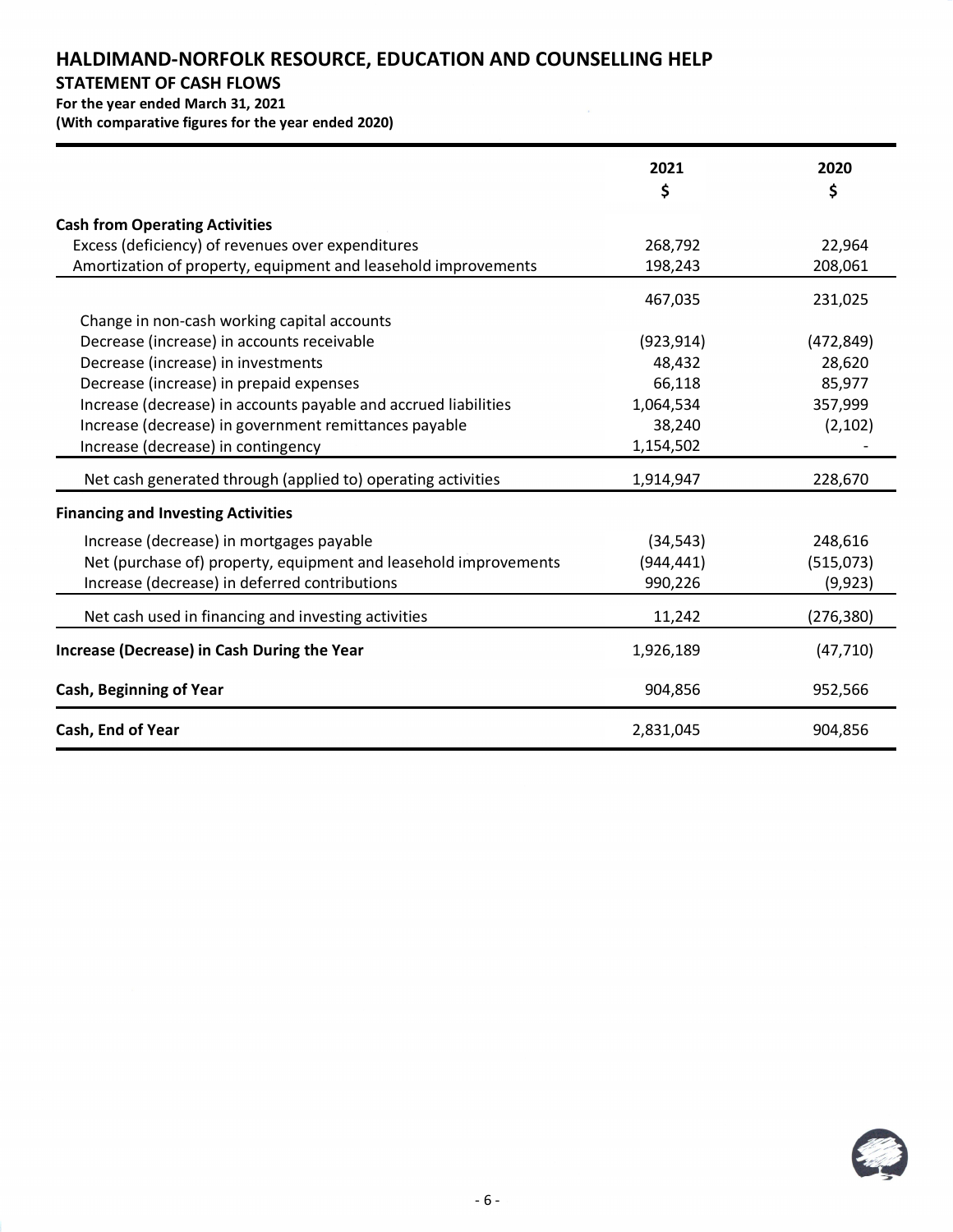## **1. PURPOSE OF THE ORGANIZATION**

Haldimand-Norfolk Resource, Education and Counselling Help (R.E.A.C.H.) is a regional organization operating programs to ensure that there will be a socially and emotionally secure community of individuals and families living within the counties of Haldimand and Norfolk. R.E.A.C.H. is a not-for-profit organization and is a registered charity under the Income Tax Act.

## **2. SUMMARY OF SIGNIFICANT ACCOUNTING POLICIES**

#### (a) Basis of Presentation

The financial statements are prepared in accordance with Canadian Accounting Standards for Not-for-Profit Organizations (ASNFPO).

#### (b) Fund Accounting

#### (i) Operating Fund

Revenues and expenses related to program delivery and administrative activities are reported in the Operating Fund

#### (ii) Charity Fund

Revenues and expenses related to general fundraising activities are reported in the Charity Fund.

#### (iii) Nevada Fund

Revenues and expenses related to Nevada tickets fundraising activities are reported in the Nevada Fund.

#### (iv) Replacement Reserve Fund

Revenues and expenses related to the statutory maintenance of a replacement reserve fund for the Ministry of Community and Social Services funding, relating to repairs for the Union (Simcoe) property, are reported in the Replacement Reserve Fund.

## (c) Revenue Recognition

R.E.A.C.H. follows the deferral method of accounting for contributions.

Restricted contributions are recognized as revenue of the appropriate fund in the year in which the related expenses are incurred. Unrestricted contributions are recognized as revenue of the appropriate fund when received or receivable if the amount to be received can be reasonably estimated and if collection is reasonably assured.

User fee revenue is recognized for services that have been provided, it is recognized when it is received or receivable and collection can be reasonably assured. Interest revenue is accrued as it is earned.

Other revenue includes revenue from rental units, funds that have been transferred from other budgets and is off set by the central administration allocation. Other revenue is recognized when it is received or receivable and collection can be reasonably assured.

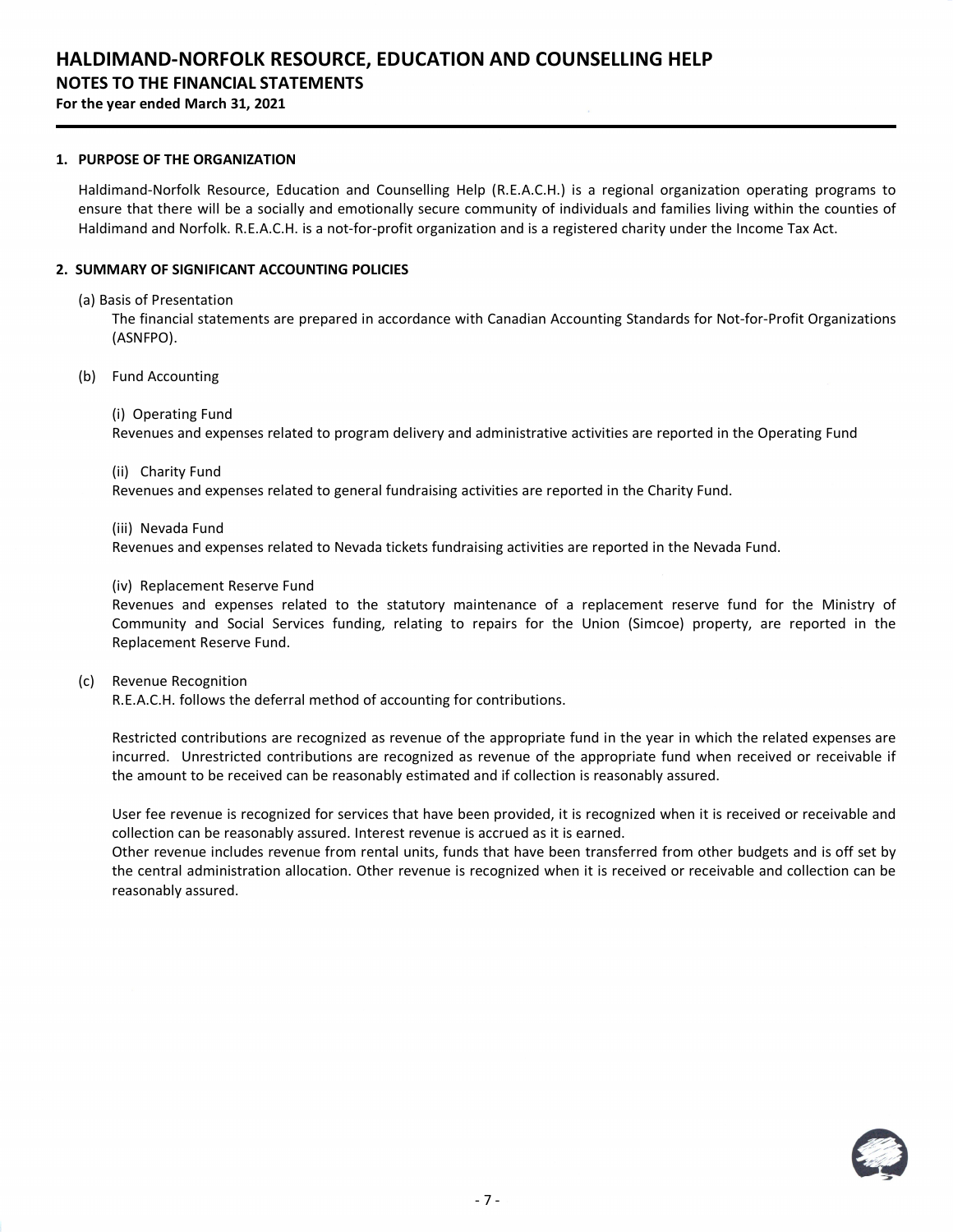# **HALDIMAND-NORFOLK RESOURCE, EDUCATION AND COUNSELLING HELP NOTES TO THE FINANCIAL STATEMENTS**

**For the year ended March 31, 2021**

# **2. SUMMARY OF SIGNIFICANT ACCOUNTING POLICIES (CONTINUED)**

#### (d) Expenses

Expenses are reported on the accrual basis of accounting. The cost of goods and services are recorded in the year acquired regardless whether or not payment has been made.

(e) Investments

All of the investments are carried at their fair market value and consist of guaranteed investment certificates (GIC's).

#### (f) Property and Equipment

Purchased property and equipment are recorded in the Operating Fund at cost. Contributed property and equipment are recorded in the Operating Fund at fair market value at the date of the contribution. Amortization is calculated on a straight-line basis over the capital assets' estimated useful lives at the following annual rates:

| Building - Bramble (Townsend)    | 10 years                          |         |
|----------------------------------|-----------------------------------|---------|
| Building - Union (Simcoe)        | 10 years                          |         |
| Building - John (Simcoe)         | 40 years                          |         |
| Ramsey (Dunnville)               | 20 years                          |         |
| Furniture and equipment          | 5 years                           |         |
| Information technology equipment |                                   | 3 years |
| Information technology software  | 5 years                           |         |
| Leasehold improvements           | Evenly over the term of the lease |         |
| Vehicles                         | 10 years                          |         |

In accordance with the Ministry of Community and Social Services and the Ministry of Children and Youth Services accounting requirements, the Union (Simcoe) and the Bramble (Townsend) properties are amortized over the life of their related mortgages. Their annual amortization expense matches the mortgage principal payments made during the year on each property.

The costs associated with capital in progress are capitalized during the development phase of the capital project. Upon completion of the project, the assets are allocated to their respective property and equipment class and amortized at the applicable class rate.

# (g) Accumulated Fund Balances

The Ministry of Community and Social Services and the Ministry of Children and Youth Services provide the majority of the funding for R.E.A.C.H. The applicable Ministry will request the repayment of excess funds. The excess funds are set up as accounts payable and recoverable by the Ministry. Effective June, 2018, these are collectively known as the Ministry of Community, Children and Social Services.

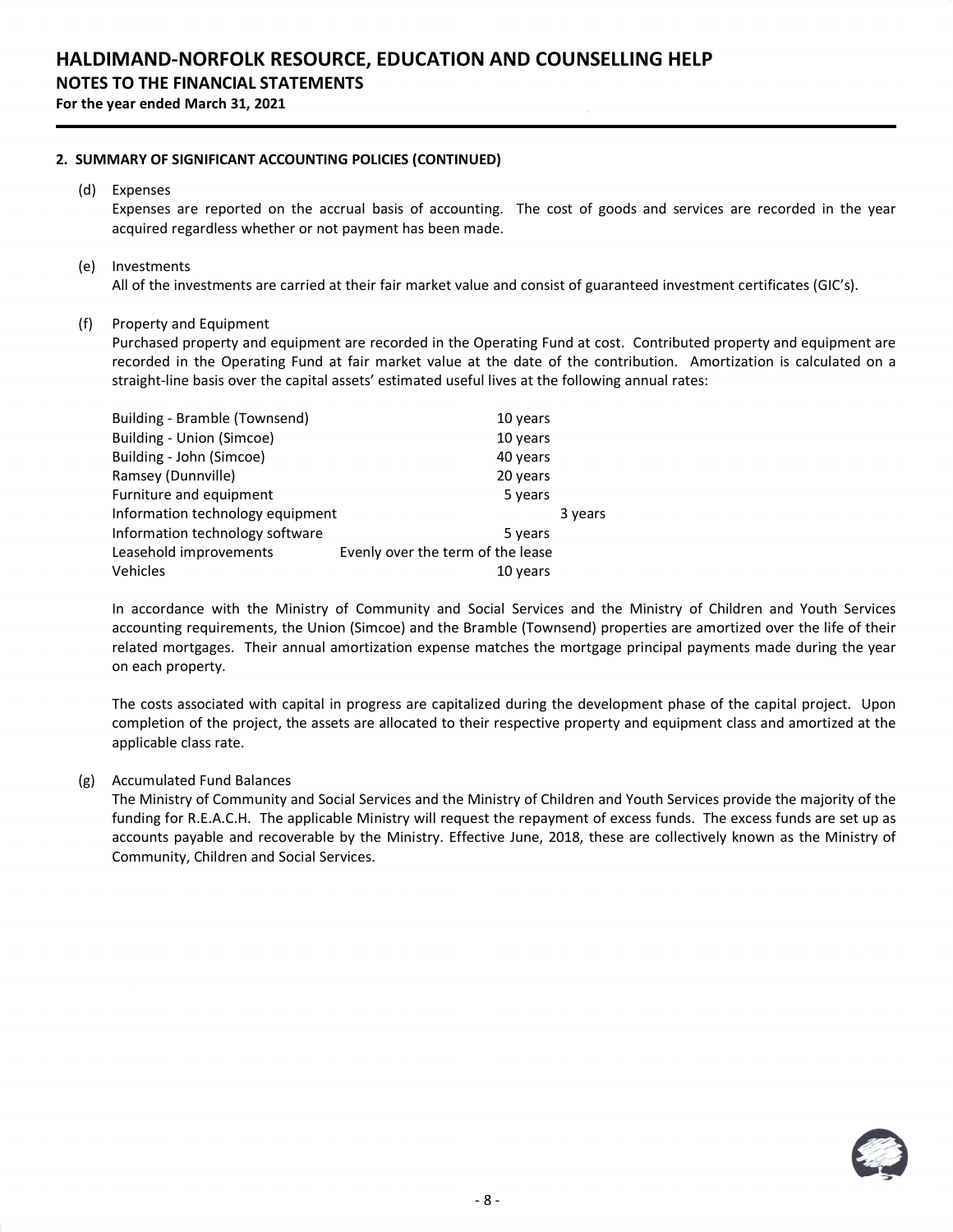# **2. SUMMARY OF SIGNIFICANT ACCOUNTING POLICIES (CONTINUED)**

#### (h) Financial Instruments

Financial instruments are recorded at fair value when acquired or issued. In subsequent periods, financial assets with actively traded markets are reported at fair value, with any unrealized gains and losses reported in income. All other financial instruments are reported at amortized cost, and tested for impairment at each reporting date. Transaction costs on the acquisition, sale or issue of financial instruments are expensed when incurred. Financial instruments are comprised of accounts receivable, short and long term investments, accounts payable and accrued liabilities and long term debt. All financial instruments are subsequently carried at amortized cost.

## (i) Allocation of expenses

R.E.A.C.H. engages in several client support services and programs. The costs of each program includes the cost of personnel, marketing, premises and other expenses that are directly related to providing the program. R.E.A.C.H. also incurs a number of general support expenses that are common to the administration of the organization and its programs. R.E.A.C.H. allocates its general overhead and marketing expenses by identifying the portion of support applicable to each contract or program and/or the amount permitted by the funding source, which is generally based on a percentage of funding.

## (j) Government Grants

Government grants and funding is recorded when there is reasonable assurance that R.E.A.C.H. has complied with and will continue to comply with all necessary conditions to obtain the grants and funding.

#### (k) Programs

R.E.A.C.H. administers many different types of programs. Some of these programs are 'managed by the Organization', while others are 'managed on behalf of others'. All programs are subject to audit attestation. Only programs 'managed by the Organization' are included in the combined statement of operations. The programs are segregated in the index to these financial statements between 'managed by the Organization' and 'managed on behalf of others'.

(l) Measurement Uncertainty

The preparation of financial statements in conformity with Canadian Accounting Standards for Not-for-Profit Organizations (ASNPO) requires management to make estimates and assumptions that affect the reported amount of assets and liabilities, disclosure of contingent assets and liabilities at the date of the financial statements and the reported amounts of revenues and expenses during the period. Such estimates are periodically reviewed and any adjustments necessary are reported in earnings in the period in which they become known. Actual results could differ from these estimates. The most significant estimates in the financial statements include the useful life of capital assets and the determination of accruals.

#### (m) Contributed Services

Volunteers contribute numerous hours to assist R.E.A.C.H. in carrying out certain aspects of its service delivery activities. The fair value of these contributed services is not readily determinable and, as such, is not reflected in the financial statements.

# (n) Economic Dependence

The Ministry of Community and Social Services and the Ministry of Children and Youth Services provides the majority of the funding for R.E.A.C.H. and as such R.E.A.C.H. has the ability to continue viable operations and is dependent upon continued funding by the Ministries. The funding is based on approved expenditure levels for each program as set out by an agreement between the Ministries and the R.E.A.C.H. Any excess of revenue over expenditures subsidized by the Ministries will be requested to be returned.

## (o) Comparative Figures

Certain of the comparative figures have been reclassified to conform to the current year financial statement presentation.

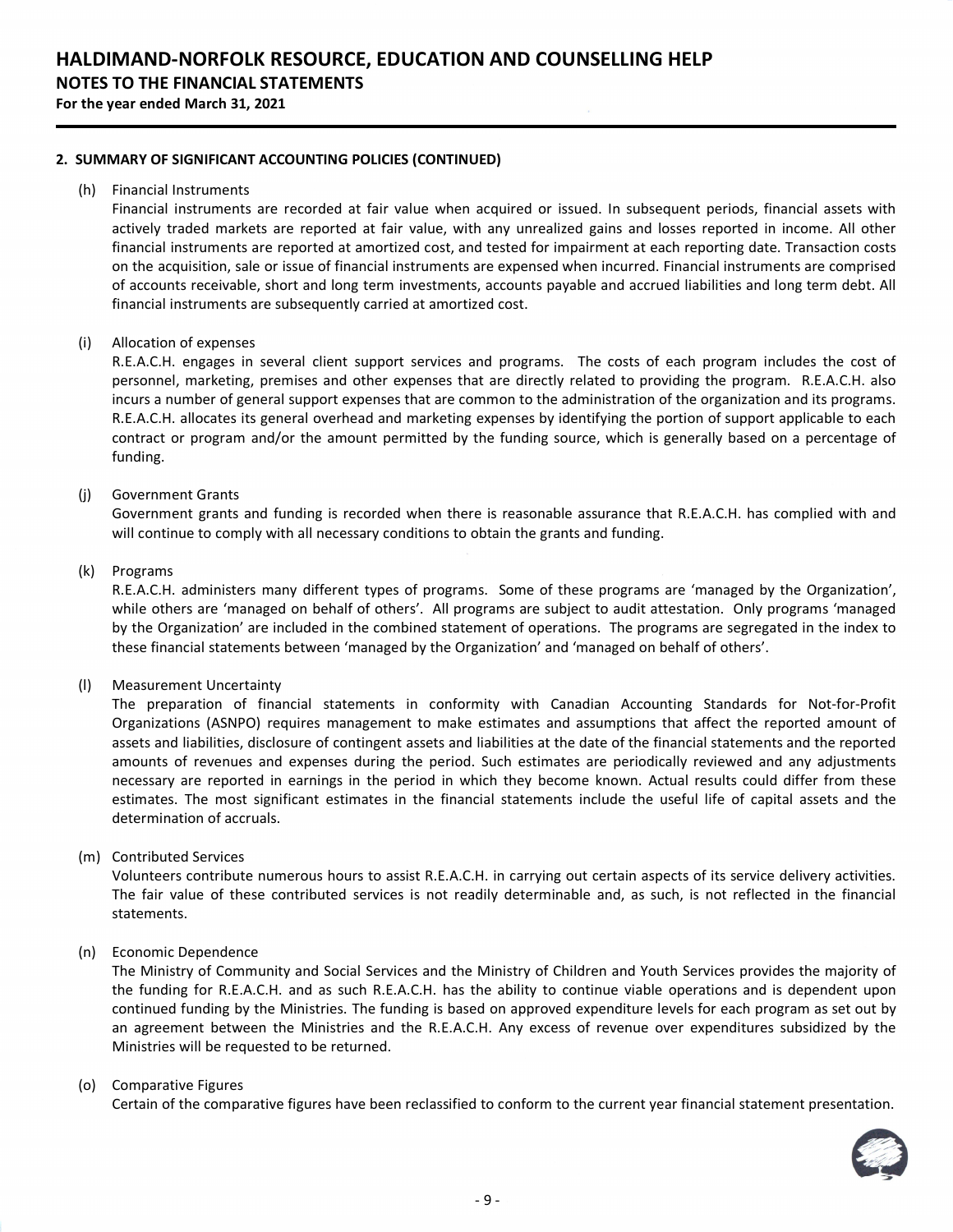## **3. ACCOUNTS RECEIVABLE**

Included in accounts receivable is \$1,430,182 (2020- \$1,175,831) of trade receivable and \$669,563 (2020 - \$nil) of Canadian Emergency Wage Subsidy receivable.

# **4. PROPERTY, EQUIPMENT AND LEASEHOLD IMPROVEMENTS**

| Accumulated                      |           |              |           |           |
|----------------------------------|-----------|--------------|-----------|-----------|
|                                  | Cost      | Amortization | 2021      | 2020      |
|                                  | \$        | \$           | \$        | \$        |
| Land - Bramble (Townsend)        | 39,500    |              | 39,500    | 39,500    |
| Land - John (Simcoe)             | 132,975   |              | 132,975   | 132,975   |
| Land - Ramsey (Dunnville)        | 75,000    |              | 75,000    | 75,000    |
| Building - Bramble (Townsend)    | 162,010   | 154,324      | 7,686     | 9,125     |
| Building - Union (Simcoe)        | 298,612   | 257,237      | 41,375    | 56,884    |
| Building - John (Simcoe)         | 191,886   | 19,577       | 172,309   | 177,573   |
| Building - Ramsey (Dunnville)    | 321,566   | 10,049       | 311,517   | 319,556   |
| Furniture and equipment          | 789,080   | 492,405      | 296,675   | 206,366   |
| Information technology equipment | 310,715   | 252,783      | 57,932    | 52,541    |
| Information technology software  | 373,021   | 286,297      | 86,724    | 120,932   |
| Leasehold improvements           | 208,914   | 189,666      | 19,248    | 31,695    |
| Vehicles                         | 38,903    | 9,401        | 29,502    | 33,392    |
| Capital in progress              | 742,104   |              | 742,104   | 10,810    |
|                                  | 3,684,286 | 1,671,739    | 2,012,547 | 1,266,349 |

# **5. MORTGAGE AND LOAN PAYABLE**

R.E.A.C.H. has a mortgage payable and loans payable. The mortgage payable is on the Union (Simcoe) property. The mortgage bears interest at 3.75% per annum, is repayable in blended monthly installments of \$1,358 and matures on September 1, 2023. The mortgage is secured by the Union (Simcoe) property. The current portion of the mortgage principal balance is \$14,560 (2020 - \$15,101) and the long-term portion is \$23,767 (2020 - \$38,855).

One loan is secured by the Ramsey (Dunnville) property. The loans interest at prime plus 0.49% annum, is repayable in blended monthly installments of \$1,574 and matures on March 19, 2031. The current portion of the loan principal balance is \$10,247 (2020 - \$9,909) and the long-term portion is \$252,417 (2020 - \$262,664).

The loan payable is secured by the John (Simcoe) property. The loans interest at 4.05% per annum, is repayable in blended monthly installments of \$1,091.17 and matures on February 8, 2022 and will be renewed. The current portion of the loan principal balance is \$9,612 (2020 – \$10,087) and the long-term portion is \$59,121 (2020 – \$68,735)

R.E.A.C.H. has the following anticipated total principal repayments over the next 5 years:

|      | Union (Simcoe) | John (Simcoe)                | Ramsey | Total<br>S |
|------|----------------|------------------------------|--------|------------|
| 2021 | 15,101         | 9,612                        | 10,247 | 34,960     |
| 2022 | 15,683         | $\overline{\phantom{a}}$     | 10,595 | 26,278     |
| 2023 | 8,063          | $\overline{\phantom{a}}$     | 10,956 | 19,019     |
| 2024 |                | $\overline{\phantom{a}}$     | 11,328 | 11,328     |
| 2025 | -              | $\qquad \qquad \blacksquare$ | 11,714 | 11.714     |

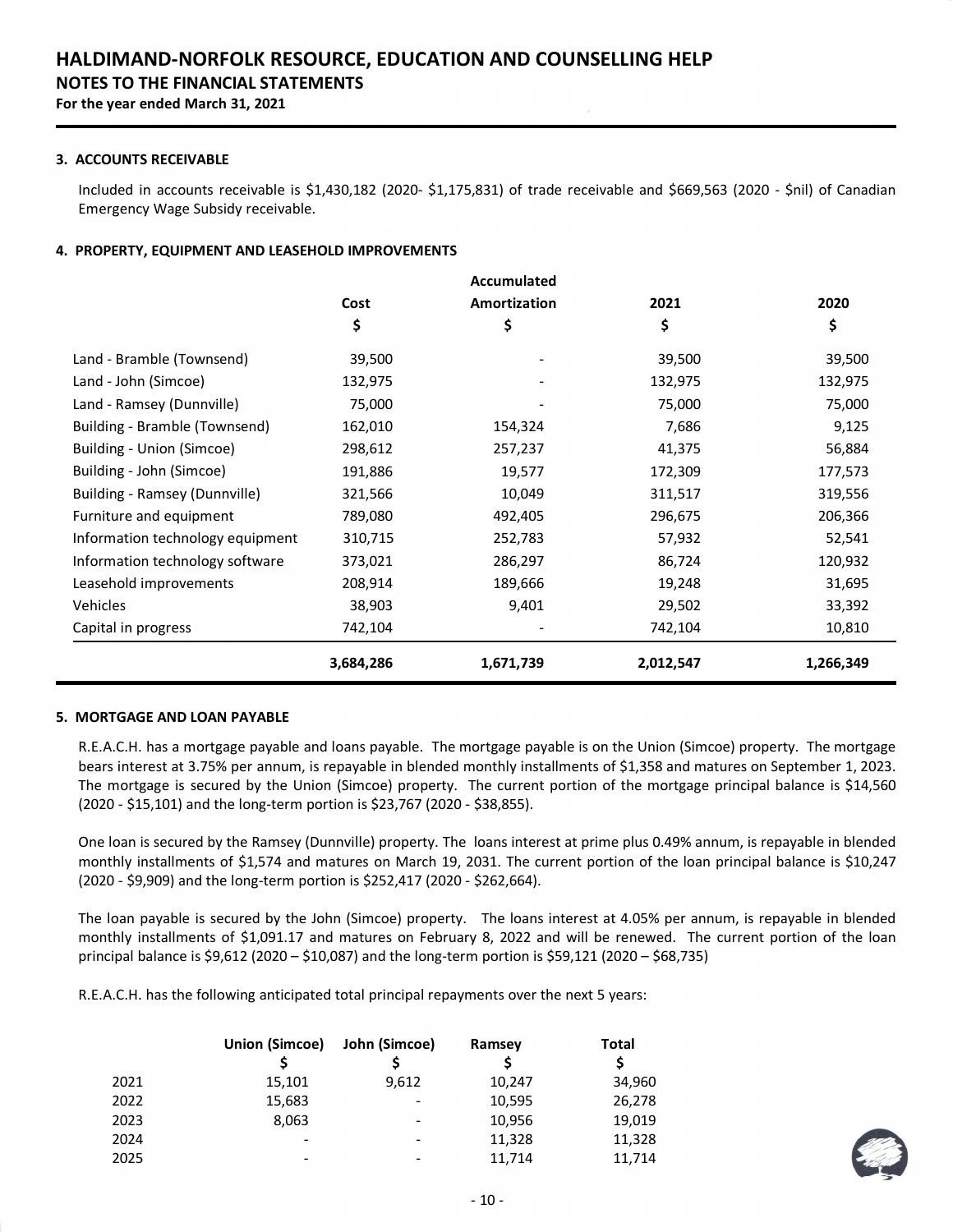# **HALDIMAND-NORFOLK RESOURCE, EDUCATION AND COUNSELLING HELP NOTES TO THE FINANCIAL STATEMENTS For the year ended March 31, 2021**

#### **6. OPERATING LINE OF CREDIT**

The Organization has an available line of credit for \$185,000 at prime lending rate plus 0.75%. The outstanding balance as at March 31, 2021 was \$nil (2020 - \$nil).

#### **7. DEFERRED CONTRIBUTIONS**

Deferred Contributions represent funding provided to R.E.A.C.H. for specific programs which will not be utilized until future years.

|                                                   | 2021      | 2020                         |
|---------------------------------------------------|-----------|------------------------------|
|                                                   | \$        |                              |
| Deferred Contributions - Beginning of Year        | 115,081   | 125,004                      |
| Add: Current Year Deferred Contributions          | 1,013,779 | $\qquad \qquad \blacksquare$ |
| Less: Deferred Contributions Used During the Year | (23, 553) | (9,923)                      |
|                                                   | 1,105,307 | 115,081                      |

# **8. EXTERNAL RESTRICTIONS ON FUND BALANCES**

The Replacement Reserve Fund is restricted by the Ministry of Community and Social Services for repairs made on the Union (Simcoe) property. The fund balance of \$16,093 (2020 - \$53,490) is restricted for this purpose.

# **9. INTERFUND TRANSFERS**

The Charity Fund and the Nevada Fund each transferred funds to/from the Operating Fund to support programs operated by R.E.A.C.H.

#### **10. RELATED PARTY TRANSACTIONS**

R.E.A.C.H. is the sponsor agency for Community Action Program for Children (C.A.P.C.) via a Letter of Understanding. Although C.A.P.C. is not a legal entity unto itself, it is regarded as a non-managed fund and it is required to maintain a separate bank account. C.A.P.C.'s net assets are included as a payable balance in the Statement of Financial Position under the Operating Fund and all of C.A.P.C.'s Statements of Revenues and Expenditures are reported as non-managed funds.

## **11. LEASE COMMITMENTS**

R.E.A.C.H. has the following payments required under operating leases for rental property:

| 2022 | 283,704 |
|------|---------|
| 2023 | 27,440  |
| 2024 | 18.293  |
|      | 329,437 |